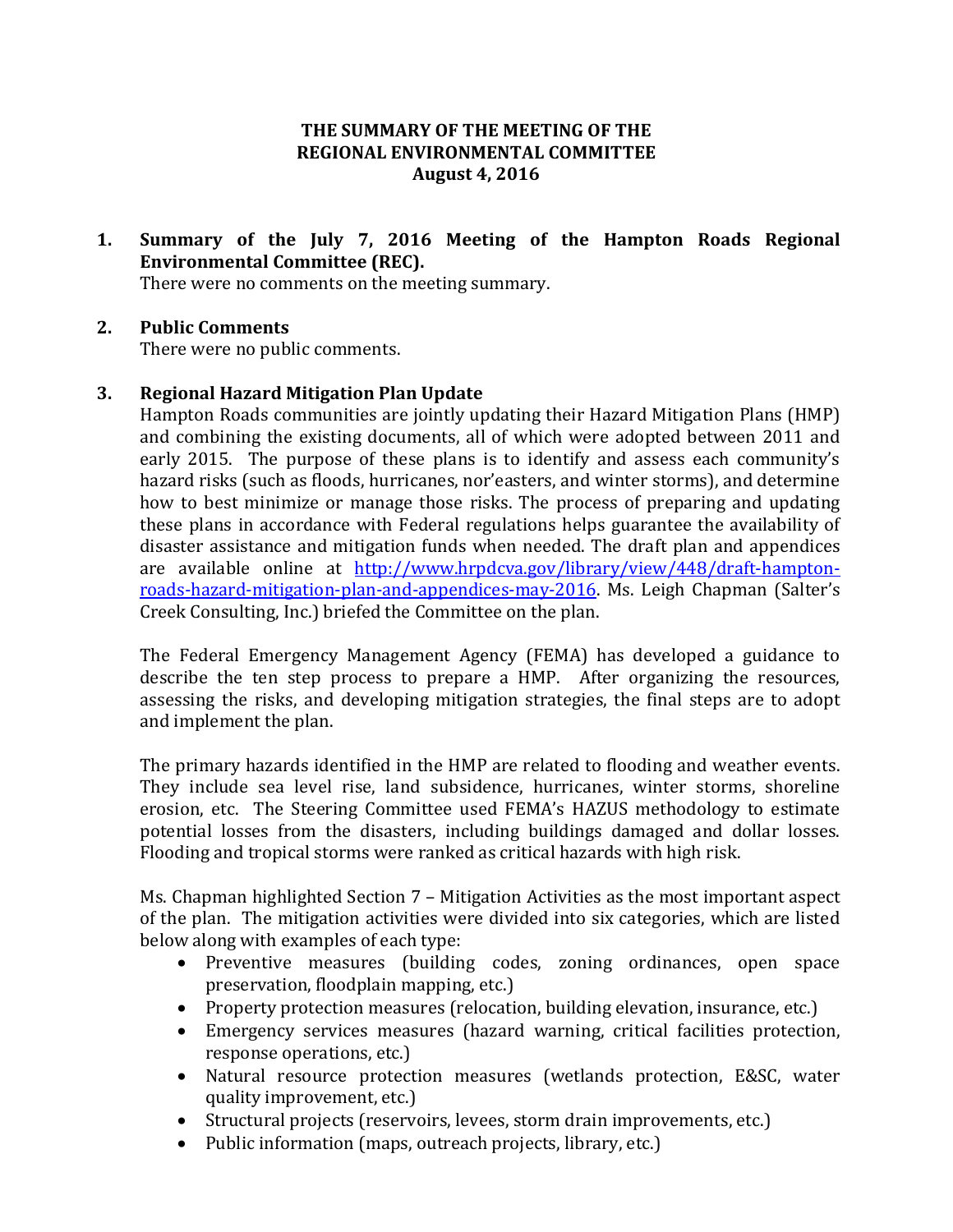The Hampton Roads HMP is a working draft, and the Steering Committee is actively seeking public input. The working draft of the plan is available online until August 17. The final draft will be posted by September 7, and a public meeting will be held on September 27 at VMASC. The plan will then be submitted for review by VDEM and FEMA. Ms. Chapman anticipates adoption of the plan late this fall.

Mr. McFarlane asked the importance of including mitigation strategies in the plan. Ms. Chapman replied that FEMA had found that localities were not prepared to spend emergency relief dollars and did not have "shovel ready" projects on the shelf.

Mr. McFarlane asked if FEMA will approve projects that are fairly broad in nature. She said they would as long as there was some description. For example, the plan could include a general heading such as "Improve Stormwater Management" but should also include a few projects listed underneath the heading.

#### **4. Chesapeake Bay Local Area Targets**

Ms. Katchmark serves on the Chesapeake Bay Program Local Area Targets Task Force. The Task Force was charged to make recommendations to the Water Quality Goal Implementation Team (GIT) regarding whether the Phase III WIPs should include local area targets (LATs) and, if so, options for how these targets could be expressed in different jurisdictions. The recommendations will inform EPA's Phase III WIP expectations.

The Task Force has been convening for monthly conference calls since April 2016. The Task Force will refine its initial recommendations based on the final Phase 6 model sometime later this year. EPA released preliminary Phase III WIP expectations on June 27, 2016, which included a requirement to develop and implement local area targets. Ms. Katchmark and other members of the Task Force were surprised since this requirement contradicts the charge of the Task Force, which was to recommend whether to establish local area targets. The Task Force is scheduled to deliver final recommendations to the WQGIT in March 2017.

The Task Force has considered the following questions:

A. How should "local" be defined?

The definition of "local" has been discussed at length during Task Force conference calls. Local could refer to jurisdictional boundaries, conservation districts, planning district commissions, watersheds, or even targeted areas with high pollutant loadings. The concern is that unregulated counties could be assigned numeric pollutant limits.

B. Should the Phase III WIPs include local area planning targets (LAPTs)? The Task Force is considering several factors while discussing whether LAPTs should be included in the Phase III WIP. First, can the Phase 6 modeling suite support LAPTs? Members of the Task Force have reached out to the Modelers but no details have been provided. Second, it is not certain whether the establishment of LAPTs will result in additional implementation actions to achieve the Bay TMDL. There are some questions regarding how the LAPTs would be enforced. Finally,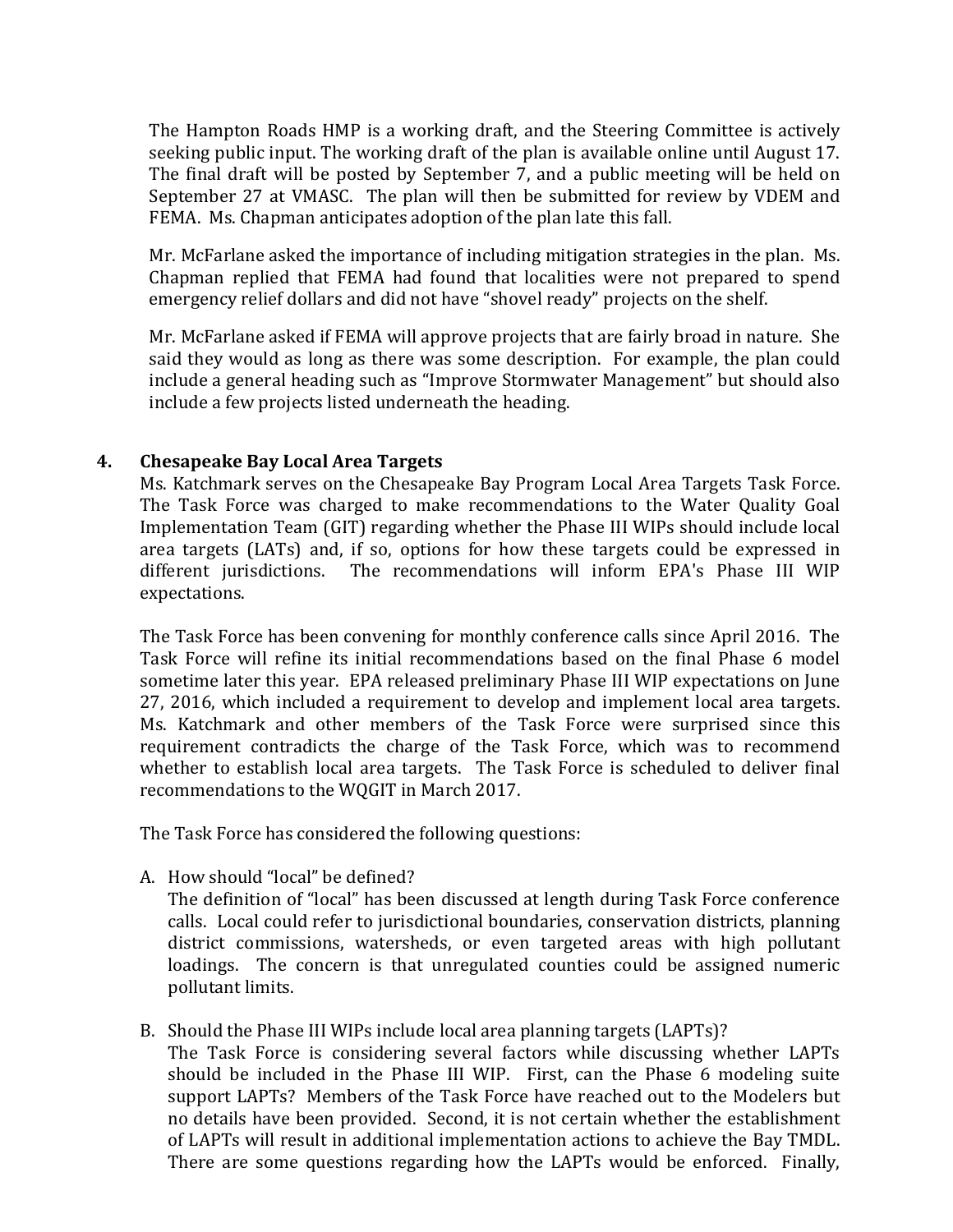should LAPTs be established within all states or should they be at the discretion of each state so long as TMDL goals are met? There is strong support for preserving the flexibility of the states to decide how they will achieve the Bay TMDL.

#### C. How should LAPTs be expressed?

There are many options for expressing local goals in a way that helps states achieve their WIPs and helps local partners to better understand their expected contributions. All options are supported by the Chesapeake Bay Program partnership's decision support tools (i.e. CAST).

- Percentage of BMP implementation on land uses defined in the Phase 6 model
- Acreage implementation goals for particular BMPs
- Programmatic goals (i.e. ordinances with provisions for erosion and sediment control, urban nutrient management, post-construction performance standards) that include specific implementation, oversight and enforcement requirements
- Numeric nitrogen, phosphorus and sediment as expressed as reductions or maximum load goals
- D. What are the recommended options for targets including scale?

There is no consensus on how LAPTs will be expressed. The Task Force members have discussed different options for each sector and state. Some may decide to establish numeric nutrient and sediment caps for each county, while others consider setting targets for conservation districts in terms of acreages of BMP implementation, such as forest buffers on 1,000 acres.

Several Committee members agreed that the Bay Program is considering using LAPTs to reduce the pollutant loads from unregulated urban lands. It is not clear how EPA would have authority over those lands. Ms. Katchmark said the authority could be given to MS4s, though it may not be what the localities would want. The Phase II WIP may have included the assumption that unregulated lands will meet the L2 scoping run pollutant reductions. Furthermore, the regulated areas were significantly overestimated, which means less pollutant reductions will be achieved by the MS4s. The state has to achieve the reductions by some means, and LAPTs may be their best option. It is in the interest of all stakeholders to reduce the erroneous assumptions that are included in the Phase III WIP.

#### **5. Working Waterfronts Update**

The Middle Peninsula PDC, in consultation with the Virginia Coastal Zone Management Program and three other coastal PDCs, has completed work on the final draft of the Virginia Working Waterfront Master Plan. This plan is intended to provide recommended actions to the state and coastal communities in identifying, protecting, restoring, and enhancing water-dependent commercial and recreational activities. HRPDC staff reformatted the Hampton Roads Working Waterfronts inventory and assembled a chapter for the plan.

The final draft of the plan is available for review and the Middle Peninsula PDC is managing the review process. The next steps will be for local government bodies to consider the plan and potentially adopt a resolution in support of the plan.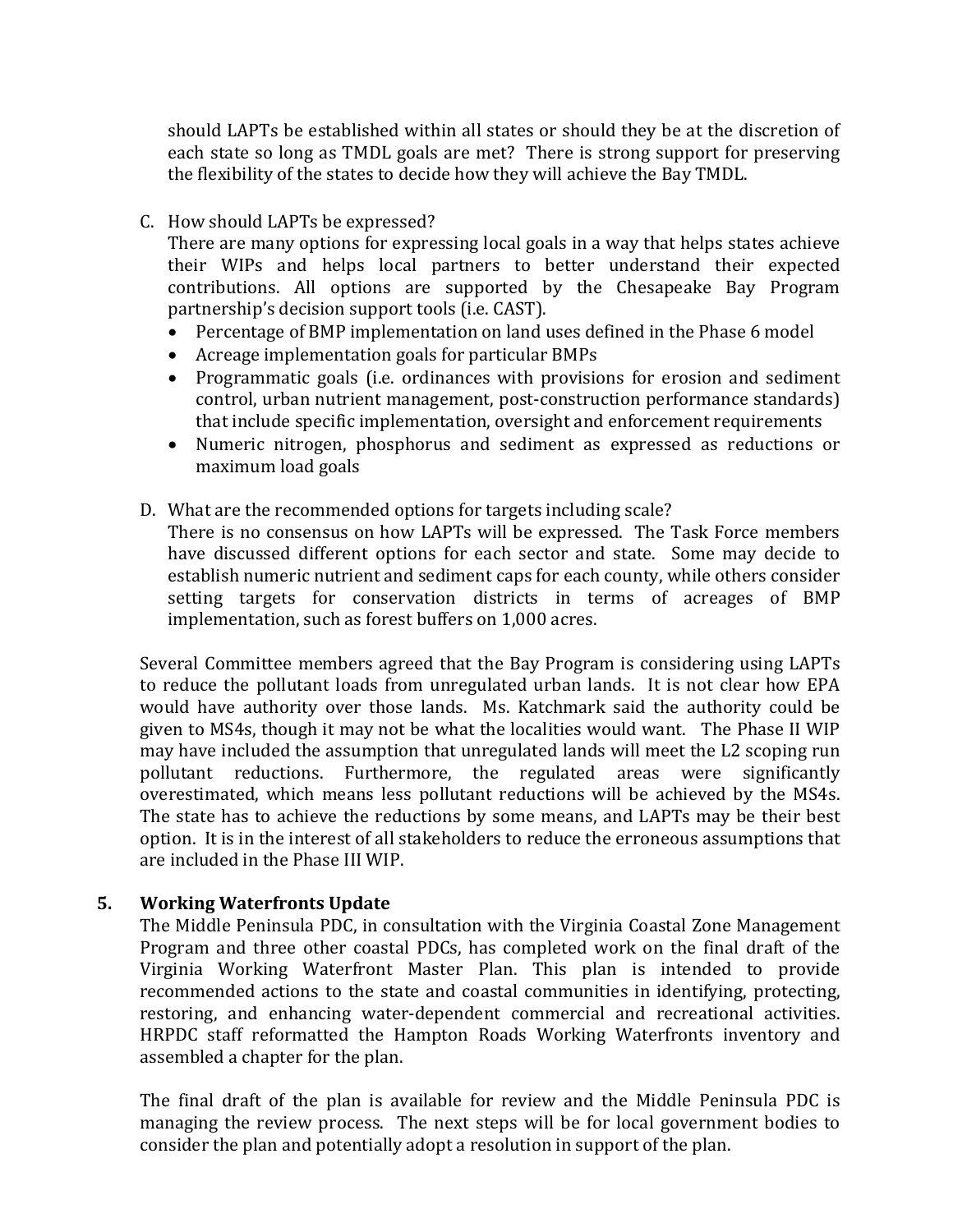Mr. McFarlane provided an overview of the recommended actions for federal, state, regional, and local governments. The actions included regulatory and ordinance changes, additional funding, and long-term planning for resiliency.

Ms. Brumbaugh asked about the state recommended action to evaluate the relaxation of state stormwater and CBPA regulations related to development at working waterfront locations. She was concerned that it would impact the MS4s, especially if other industries begin seeking relaxed requirements and the burden falls back to the local government. It may not be much an issue though since many of those properties are excluded from the MS4 since they discharge directly to the water body. Mr. McFarlane will relay her concern to the Middle Peninsula PDC staff who is revising the plan.

One of the recommended actions for local governments was to extend local zoning provisions to cover land and water uses to avoid future conflicting water uses. Several Committee members asked for clarification if local governments can extend zoning authority over water. The Virginia Marine Resource Center (VMRC) currently manages it. The localities were not sure if they would want that authority.

## **6. Climate Resiliency Workgroup Update**

Mr. McFarlane serves on the Chesapeake Bay Program (CBP) Climate Resiliency Workgroup (Workgroup). The Workgroup recently recommended Phase 6 model inputs related to sea level rise projections and tidal wetland loss assessment methodology. The Workgroup suggests that the Bay Program consider the application of the plausible range of sea level rise projections for Phase 6 modeling efforts, with upper and lower limits, for the years 2025 (0.2 to 0.4 meters) and 2050 (0.3 to 0.8 meters). To estimate project wetland gain/loss, analyze data results available through the National Wildlife Foundation, Sea Level Affecting Marsh Model v.5 of the Chesapeake Bay (2008) and data available through NOAA's Office for Coastal Management Sea Level Rise Marsh Impacts and Migration Tool.

The next meetings of the Workgroup will be a conference call on August 15, 2016 and an in-person meeting in Annapolis on September 19, 2106. The next steps for the Workgroup will be to stay informed on emerging science and continue to engage with partners, including academic and governmental scientists and others to develop recommendations for refined methods and modeling processes to better gather and inform current acreage estimates and projections of future marsh change.

#### **7. Coastal Zone Program Update**

Mr. Ben McFarlane provided an update on matters related to the CZM program. The following is a list of upcoming events:

- NOAA is providing a training course, "Introducing Green Infrastructure for Coastal Resilience" on Wednesday, August 24, 2016 at the CBF Brock Center in Virginia Beach. Education credits will be available for Certified Planners and certified floodplain managers.
- The Coastal Partners Workshop will be held in Richmond on November 16 and 17, 2016.

Ms. Hicks noted that there is a conflict on August 24, 2016. DEQ is presenting a webinar on the BMP Warehouse database at 10:00am the same day.